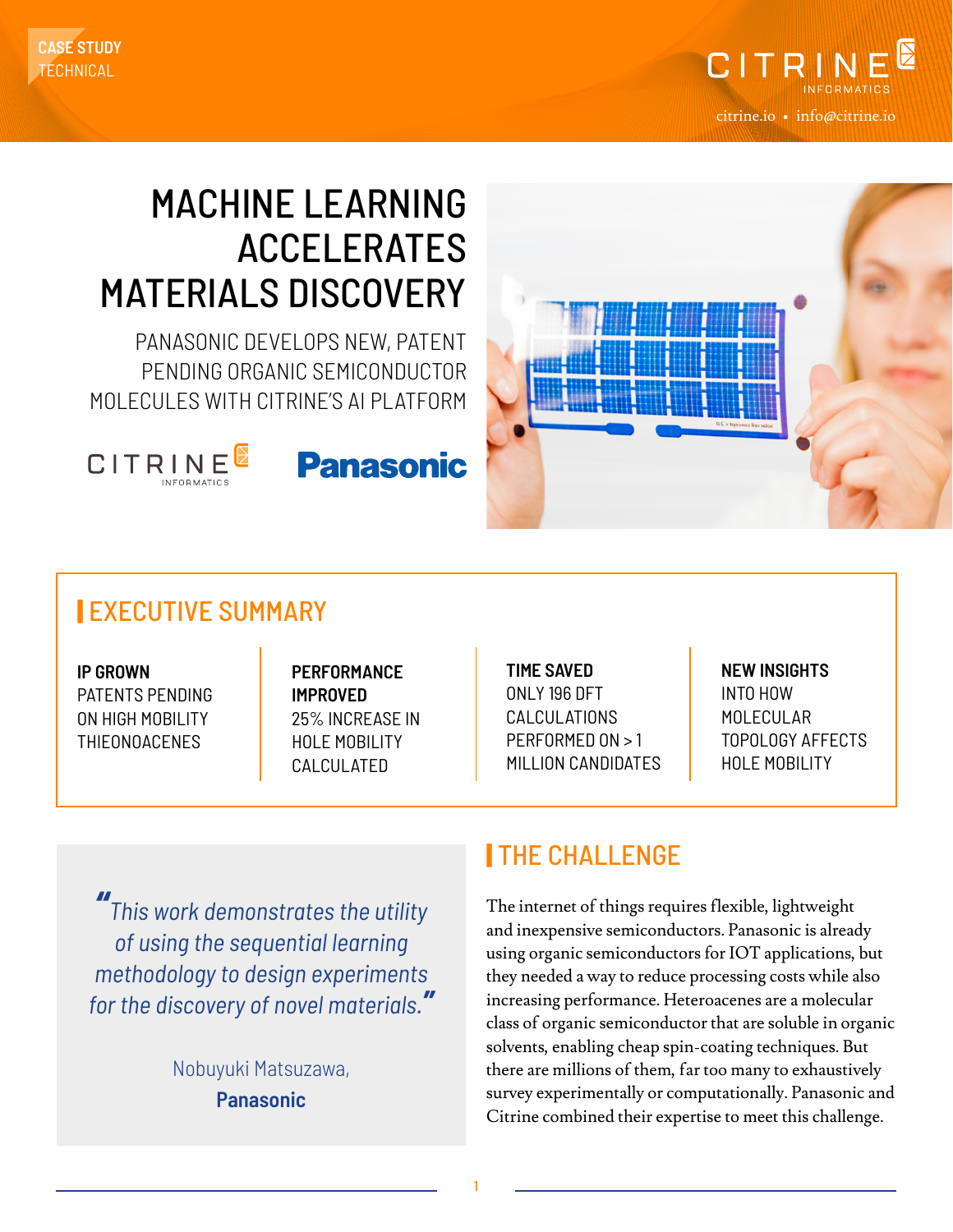## | THE APPROACH

Although computing power is increasing every day, Density Functional Theory (DFT) and Molecular Dynamics (MD) simulations can still take days to perform. Panasonic decided that using Machine Learning (ML) to spot promising molecular structures would save time and focus their simulation efforts on candidates with a high likelihood of success. By using Machine Learning, the Panasonic team evaluated the effect of molecular structure on material performance on many more candidates than would've been possible using physics-based simulation methods. This increased the chance of finding high-performing candidates and delivering more value to the business.



### | ITERATIVE MOLECULAR DESIGN WITH SEQUENTIAL LEARNING

The initial machine learning model was trained on only 32 DFT calculated results. The model used molecular structure – represented by a Simplified Molecular Input Line Entry System (SMILES)<sup>5,6</sup> string – as an input to predict electron and hole mobility.The team expected the intial model to have low accuracy and high uncertainty due to a small training dataset. They then leveraged this uncertainty to identify which DFT calculations to perform next, performed the simulations, and updated the training set with the new data. This iterative process, called sequential learning, allowed the team to increase the predictive quality of the model over time.

Two types of experiments were identified: A) candidates where the model is highly uncertain (Maximum Uncertainty (MU))– so that it can strengthen the model in weak areas and B) candidates where there is the highest expected hole mobility (Maximum Expected Improvement (MEI)), so that initial predictions of high-performing materials can be evaluated.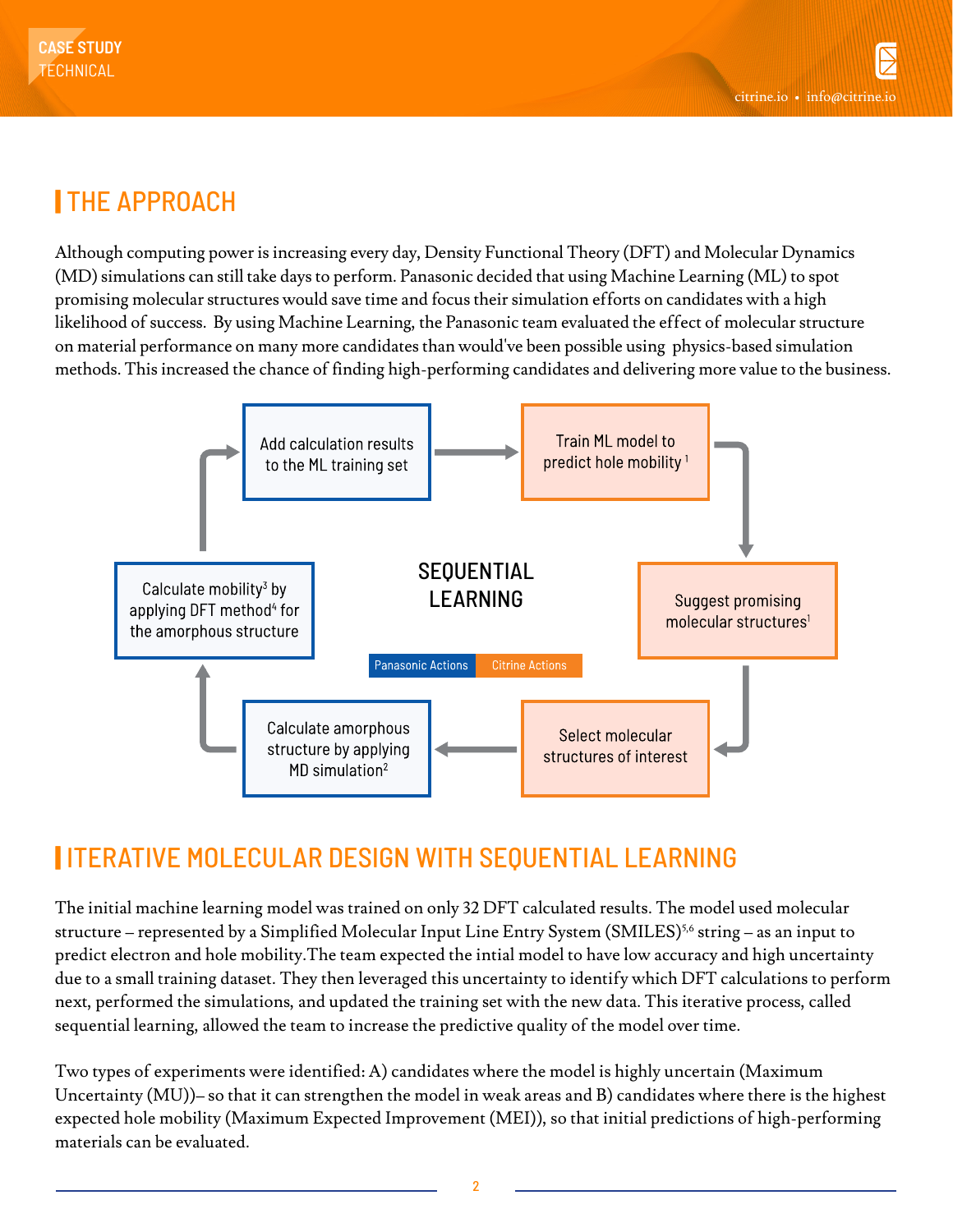## | DESIGN SPACE

The Design Space refers to the set of possible materials to be evaluated. For this project, we represented the design space with a finite set of molecular structures. Previous research found high hole mobilities in fused thiophenes and selenophenes, and explored the effect of topological shape on hole mobility. However, it has been difficult to uncouple the nature of single molecules and intermolecular effects. Initially a subset of the Harvard Clean Energy Project database of candidate solar materials was used as the design space.

#### INITIAL DESIGN SPACE

Subset of Harvard Clean Energy Project database of candidate organic solar materials<sup>1</sup> (~130,000 candidate structures)



### | FEATURE ENGINEERING

Citrine produced custom features, also called descriptors, to more accurately represent the fused ring structures of the target molecules. The new features represent information such as the curvature of the molecule and the number of rings present. Features like this are developed by Citrine to increase ML model performance by incorporating materials science and chemistry domain knowledge. Citrine's platform enabled the Panasonic scientists to see which features had the highest correlation with their target properties, which helped them learn from initial iterations and create a custom design space. The team chose a set of molecular building blocks (benzene, furan, and thiophene) and a set of rules about how they could be combined. Citrine's materialsaware AI platform quickly screened 250 million possible molecules down to a custom design space consisting of 500,000 viable candidates.

#### CUSTOM DESIGN SPACE

Structures based on fused thiophenes and furans, constructed from aromatic-ring building blocks (~500,000 candidate structures)

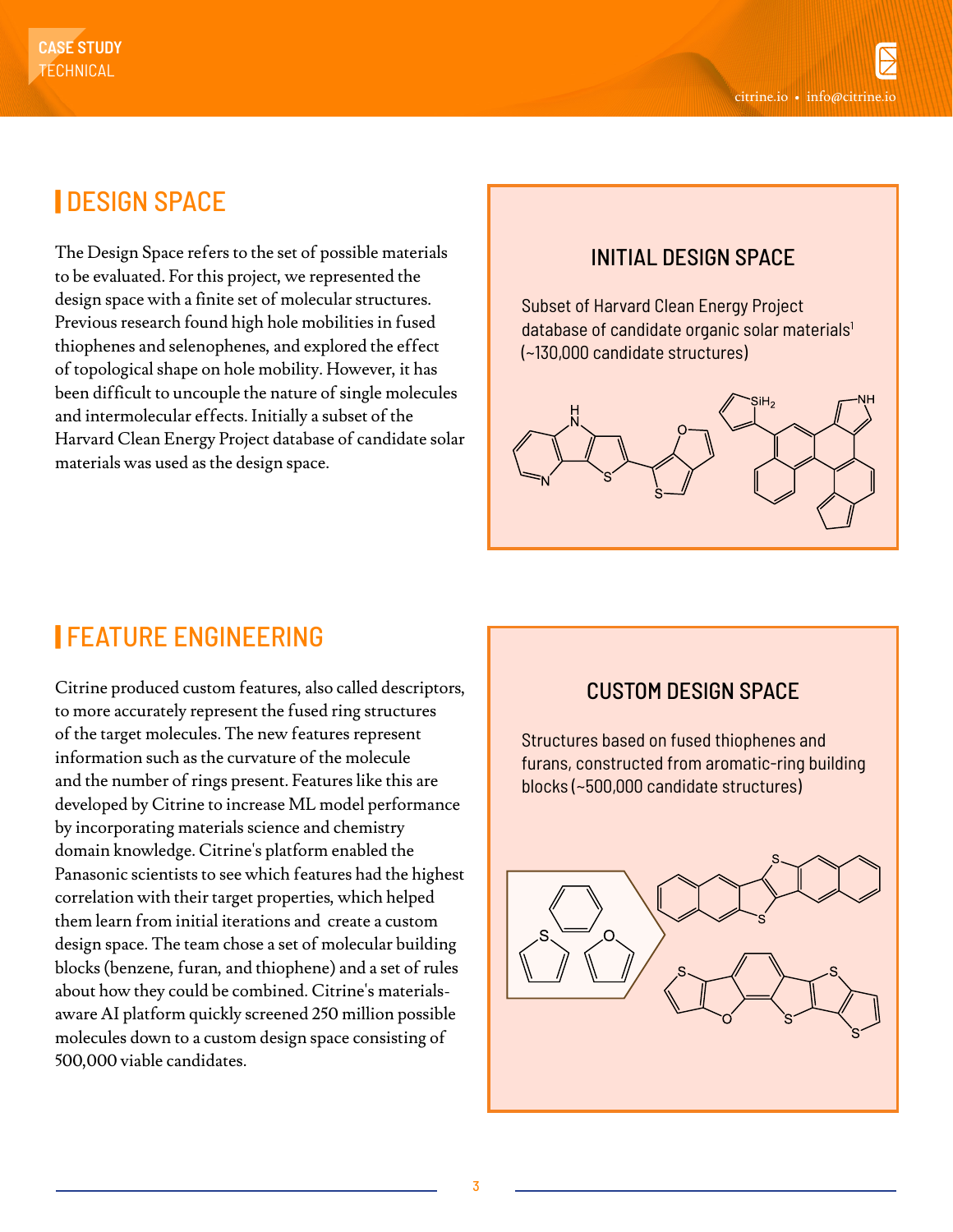## | THE RESULTS

This AI-driven research methodology helped the Panasonic team discover 4 new molecules, one of which had a 25% higher hole mobility than previously known molecules. In addition, it helped Panasonic discover a new scientific insight; compounds with more aromatic rings – half of them being thiophene rings – have higher hole mobility. Four of these compounds are patent pending and planned for synthesis. This sequential learning methodology allowed the Panasonic team to focus their attention on high potential candidates and speed up their R&D efforts. They also learned how molecular topology influences hole mobility at a fraction of the time and cost of exhaustively evaluating the design space.



**CYCLE**